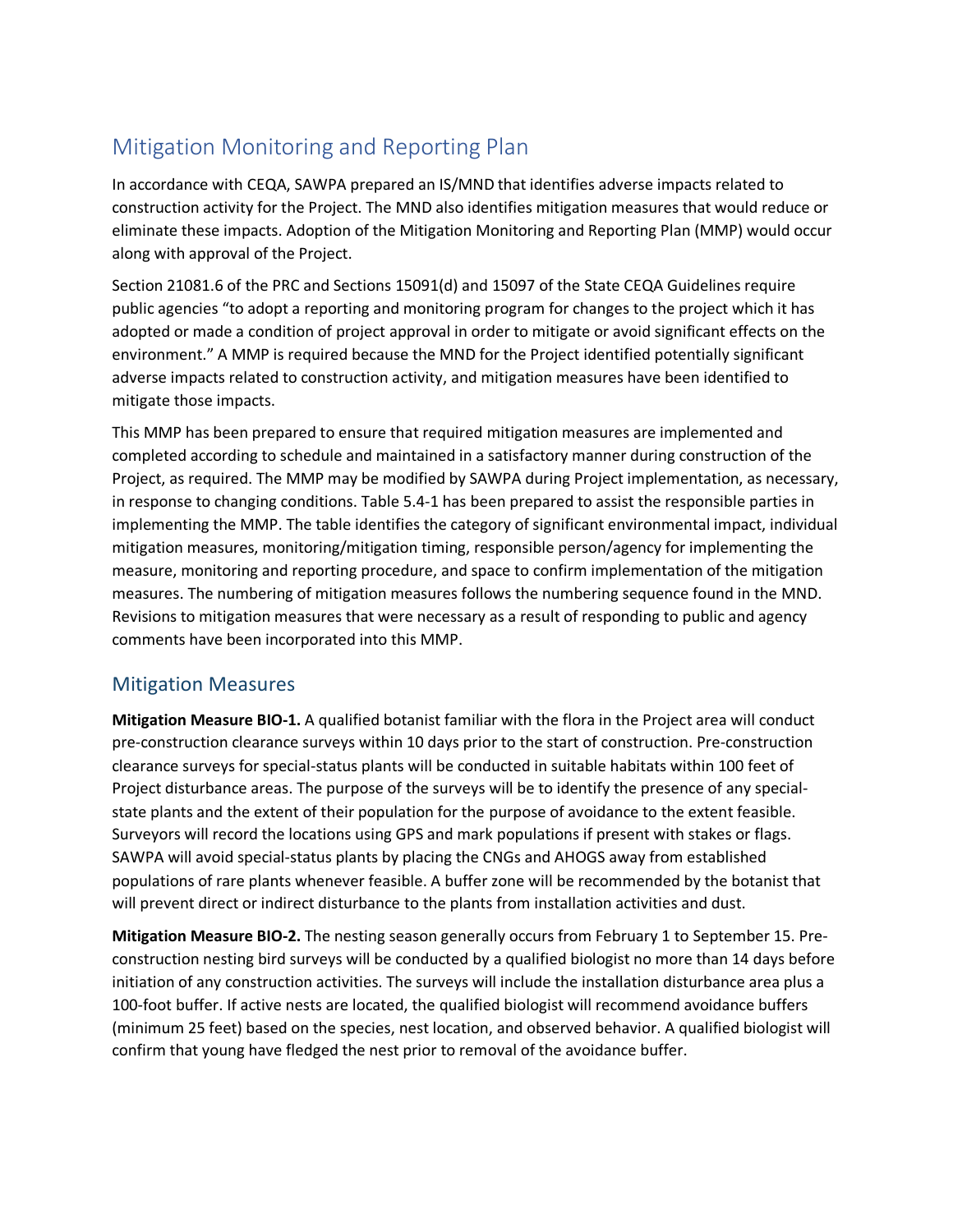**Mitigation Measure CUL-1.** In the event that any archaeological features are discovered during installation, all work shall stop within a 60-foot buffer of the find, and a qualified archaeologist meeting the Secretary of Interior standards shall be notified. Additionally, per request, the San Manuel Band of Mission Indians Cultural Resources Department shall be contacted and provided information after the archaeologist makes the initial assessment. The archaeologist shall record the site and work with SAWPA to identify an alternate installation location on the property that will avoid impacting cultural resources. The archaeologist shall prepare a report according to current professional standards.

 Resources Department shall be contacted in the event of any cultural resources discovered during **Mitigation Measure TCR-1.** SAWPA shall prepare and implement an Unanticipated Discoveries Plan prior to installing any of the cloud seeding units. Project construction personnel would monitor areas during surface disturbing activities and if any potential tribal cultural resources are encountered, all construction affecting the discovery site would be suspended in an area 60 feet around the resource immediately until a qualified archaeologist meeting Secretary of Interior standards, or relevant tribal representative, has reviewed the findings. Per request, the San Manuel Band of Mission Indians Cultural project implementation and be provided information regarding the nature of the find.

## Roles and Responsibilities

Unless otherwise specified herein, the construction contractor is responsible for taking the actions necessary to implement the mitigation measures according to the specifications provided for each measure and for demonstrating to SAWPA that the action has been successfully completed.

SAWPA would be responsible for overall administration of the MMRP and for verifying that the construction contractor has completed the necessary actions for each measure. SAWPA would designate a project manager to oversee the MMRP during the construction period. Duties of the project manager include the following:

- activities. • Ensure that routine inspections of the construction site are conducted by appropriate SAWPA staff; check plans, reports, and other documents required by the MMP; and conduct reporting
- monitoring issues. • Serve as a liaison between SAWPA and the construction contractor regarding mitigation
- MMRP. • Complete forms and maintain reports and other records and documents generated by the
- Coordinate and ensure that corrective actions or enforcement measures are taken, if necessary. Mitigation Monitoring Reporting

SAWPA would prepare an annual monitoring report on compliance with the required mitigation measures for the year of construction (inclusive of the first rainy season following construction). The report would be designed to simply and clearly identify whether mitigation measures are being, or have been, adequately implemented. At a minimum, each report would identify the mitigation measures or conditions to be monitored for implementation, whether compliance with the mitigation measures or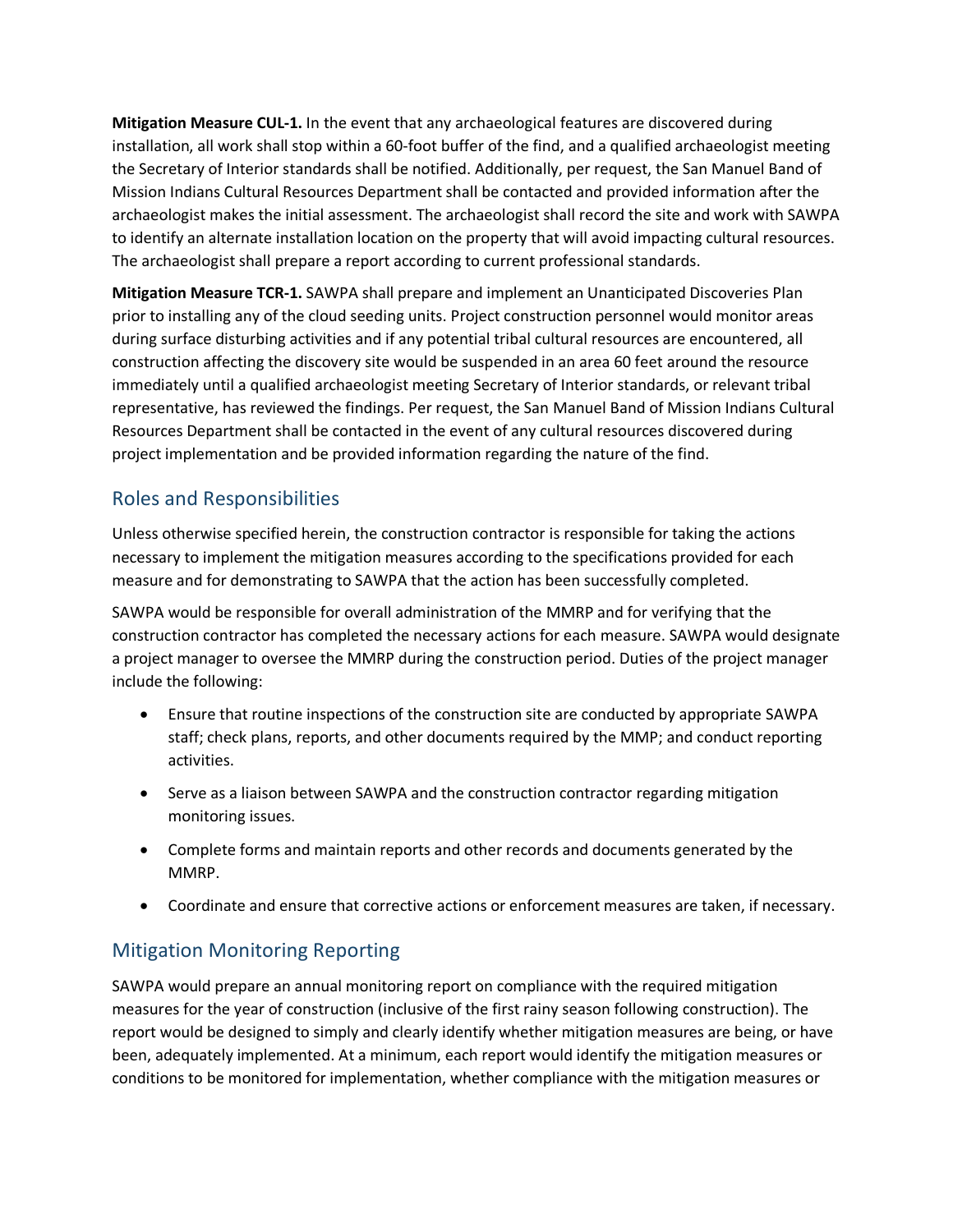conditions has occurred, the procedures used to assess compliance, and whether further action is required.

The annual report submitted would verify the implementation of mitigation measures. The table that follows would be used to guide SAWPA in their evaluation and be the basis for annual reporting.

- The column categories identified in the table are described below:
- Mitigation Measure. This column provides the text of the mitigation measures identified in the IS/MND.
- Timing/Schedule. This column lists the time frame in which the mitigation would take place.
- Steps to Compliance Verification. This column lists the steps that are necessary to ensure compliance with the mitigation.
- Implementation Responsibility. This column identifies the entity responsible for ensuring compliance with the requirements of the mitigation measure.
- compliance was verified in this column. • Implementation Verification. This column is for verifying compliance. The Program Manager or is/her designee, based on the documentation provided by the construction contractor, its agents, or through personal verification by SAWPA staff would insert their initials and the date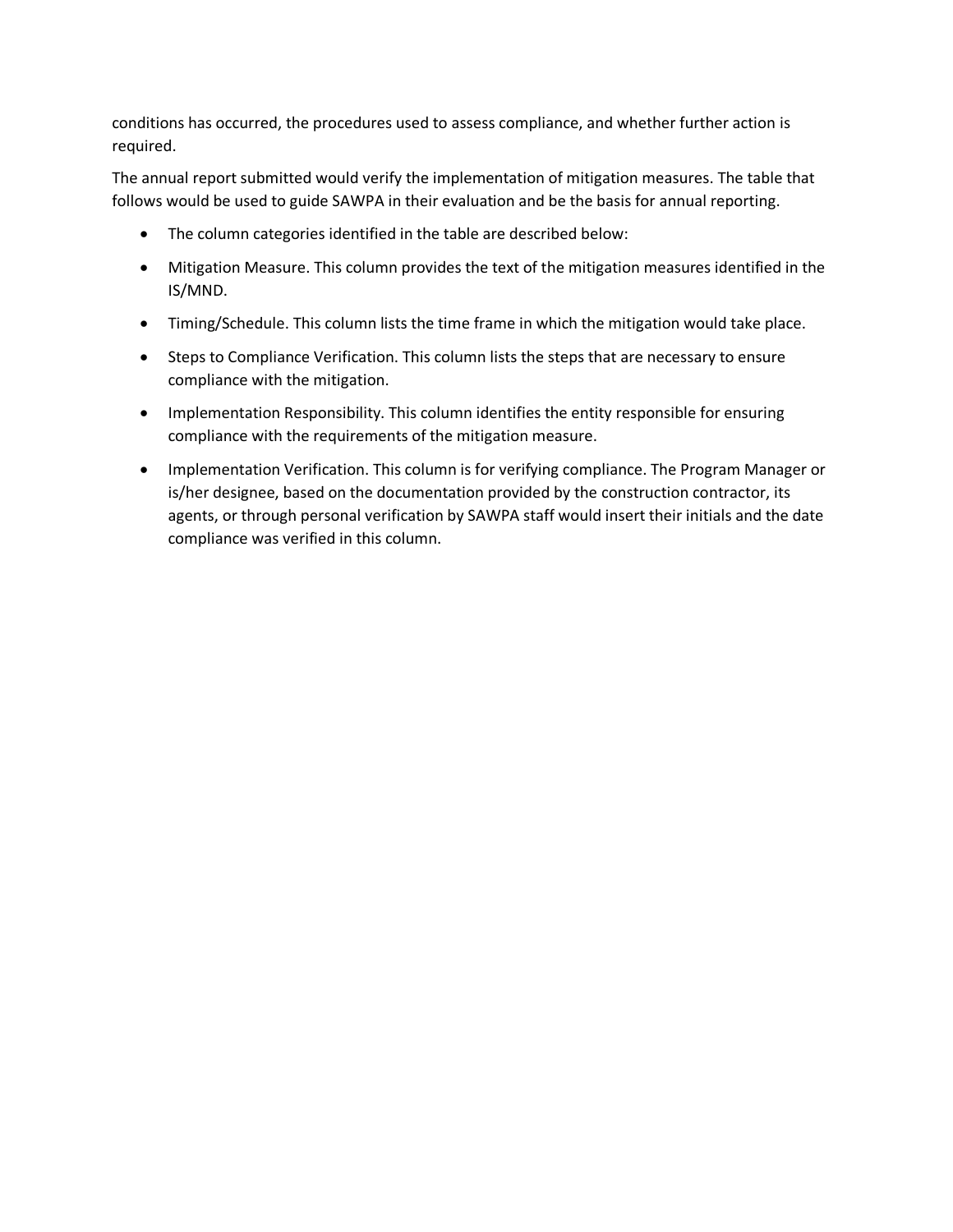| Impact                                                                                                                                                                                                                                                                                                                                    | <b>Mitigation Measure</b>                                                                                                                                                                                                                                                                                                                                                                                                                                                                                                                                                                                                                                                                                                                                                                                                                                                                                                                                                                                                                                                                                                                                                                                                                                                                                                     | <b>Time Frame for</b><br>Implementation                  | <b>Steps to</b><br><b>Compliance and</b><br><b>Verification</b>                                             | <b>Responsible</b><br><b>Monitoring</b><br><b>Agency</b> | Implementation<br><b>Verification (Initial</b><br>and Date) |
|-------------------------------------------------------------------------------------------------------------------------------------------------------------------------------------------------------------------------------------------------------------------------------------------------------------------------------------------|-------------------------------------------------------------------------------------------------------------------------------------------------------------------------------------------------------------------------------------------------------------------------------------------------------------------------------------------------------------------------------------------------------------------------------------------------------------------------------------------------------------------------------------------------------------------------------------------------------------------------------------------------------------------------------------------------------------------------------------------------------------------------------------------------------------------------------------------------------------------------------------------------------------------------------------------------------------------------------------------------------------------------------------------------------------------------------------------------------------------------------------------------------------------------------------------------------------------------------------------------------------------------------------------------------------------------------|----------------------------------------------------------|-------------------------------------------------------------------------------------------------------------|----------------------------------------------------------|-------------------------------------------------------------|
| <b>Biological Resources</b>                                                                                                                                                                                                                                                                                                               |                                                                                                                                                                                                                                                                                                                                                                                                                                                                                                                                                                                                                                                                                                                                                                                                                                                                                                                                                                                                                                                                                                                                                                                                                                                                                                                               |                                                          |                                                                                                             |                                                          |                                                             |
| BIO (a). Have a substantial adverse effect, either<br>directly or through habitat modifications, on any<br>species identified as a candidate, sensitive, or special<br>status species in local or regional plans, policies, or<br>regulations, or by the California Department of Fish and<br>Wildlife or U.S. Fish and Wildlife Service? | Mitigation Measure BIO-1. A qualified<br>biologist familiar with the flora and<br>fauna in the Project area shall conduct<br>pre-construction clearance surveys<br>within 10 days prior to the start of<br>construction. Pre-construction<br>clearance surveys for special-status<br>plants and wildlife shall be conducted in<br>suitable habitats within 100 feet of<br>Project disturbance areas. The purpose<br>of the surveys will be to identify the<br>presence of any special-state plants and<br>the extent of their population and the<br>presence of special status wildlife for<br>the purpose of avoidance to the extent<br>feasible. Surveyors will record the<br>locations using GPS and mark<br>populations if present with stakes or<br>flags. SAWPA will avoid special-status<br>plants by placing the CNGs and AHOGS<br>away from established populations of<br>rare plants whenever feasible.<br>Installation would be paused in the<br>event that a special status wildlife<br>species is encountered, and the<br>appropriate state or federal agency<br>would be notified. A buffer zone will be<br>recommended by the biologist that will<br>prevent direct or indirect disturbance<br>to the identified plants or populations<br>of special status wildlife from<br>installation activities and dust. | Within 10 days<br>prior to the start<br>of construction. | Project biologist<br>to submit<br>technical<br>memorandum<br>summarizing<br>findings and<br>recommendation. | <b>SAWPA</b>                                             |                                                             |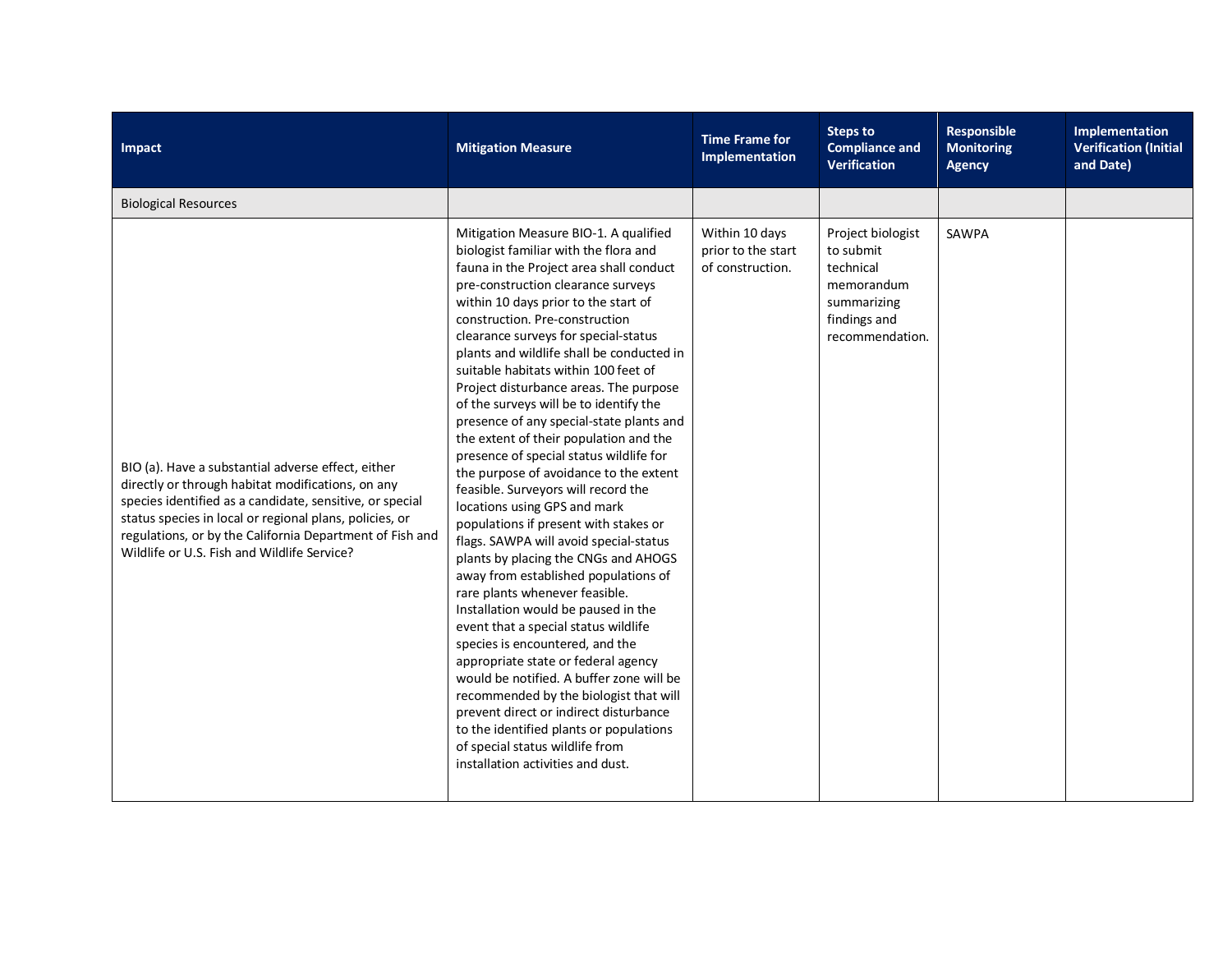| Impact                                                                                                                                                                                                                                               | <b>Mitigation Measure</b>                                                                                                                                                                                                                                                                                                                                                                                                                                                                                                                                                                                                                                                                                                                | <b>Time Frame for</b><br>Implementation           | <b>Steps to</b><br><b>Compliance and</b><br><b>Verification</b>                                                                                                                                                                 | Responsible<br><b>Monitoring</b><br><b>Agency</b> | Implementation<br><b>Verification (Initial</b><br>and Date) |
|------------------------------------------------------------------------------------------------------------------------------------------------------------------------------------------------------------------------------------------------------|------------------------------------------------------------------------------------------------------------------------------------------------------------------------------------------------------------------------------------------------------------------------------------------------------------------------------------------------------------------------------------------------------------------------------------------------------------------------------------------------------------------------------------------------------------------------------------------------------------------------------------------------------------------------------------------------------------------------------------------|---------------------------------------------------|---------------------------------------------------------------------------------------------------------------------------------------------------------------------------------------------------------------------------------|---------------------------------------------------|-------------------------------------------------------------|
| BIO (d). Interfere substantially with the movement of<br>any native resident or migratory fish or wildlife species<br>or with established native resident or migratory wildlife<br>corridors, or impede the use of native wildlife nursery<br>sites? | Mitigation Measure BIO-2. The nesting<br>season generally occurs from February<br>1 to September 15. Pre-construction<br>nesting bird surveys shall be conducted<br>by a qualified biologist no more than 14<br>days before initiation of any<br>construction activities. The surveys shall<br>include the installation disturbance<br>area plus a 100-foot buffer. If active<br>nests are located, the qualified biologist<br>shall recommend avoidance buffers<br>(minimum 25 feet) based on the<br>species, nest location, and observed<br>behavior. A qualified biologist shall<br>confirm that young have fledged the<br>nest prior to removal of the avoidance<br>buffer.                                                          | No more than two<br>weeks before<br>construction. | Project biologist<br>to submit<br>technical<br>memorandum<br>with findings. If<br>nests observed,<br>project biologist<br>to submit daily<br>email report with<br>photographs of<br>observation until<br>young have<br>fledged. | SAWPA                                             |                                                             |
| <b>Cultural Resources</b>                                                                                                                                                                                                                            |                                                                                                                                                                                                                                                                                                                                                                                                                                                                                                                                                                                                                                                                                                                                          |                                                   |                                                                                                                                                                                                                                 |                                                   |                                                             |
| CR (b). Cause a substantial adverse change in the<br>significance of an archaeological resource pursuant to §<br>15064.5?                                                                                                                            | Mitigation Measure CUL-1. In the event<br>that any archaeological features are<br>discovered during installation, all work<br>shall stop within a 60-foot buffer of the<br>find, and a qualified archaeologist<br>meeting the Secretary of Interior<br>standards shall be notified.<br>Additionally, per request, the San<br>Manuel Band of Mission Indians<br>Cultural Resources Department shall be<br>contacted and provided information<br>after the archaeologist makes the initial<br>assessment. The archaeologist shall<br>record the site and work with SAWPA<br>to identify an alternate installation<br>location on the property that will avoid<br>impacting cultural resources. The<br>archaeologist shall prepare a report | During<br>construction<br>activity                | 1. Project<br>construction<br>personnel<br>monitor area.<br>2. If resources are<br>identified, stop<br>work and contact<br>SAWPA, SAWPA<br>to contact others.<br>3. Identify<br>alternative<br>location for<br>installation     | SAWPA                                             |                                                             |